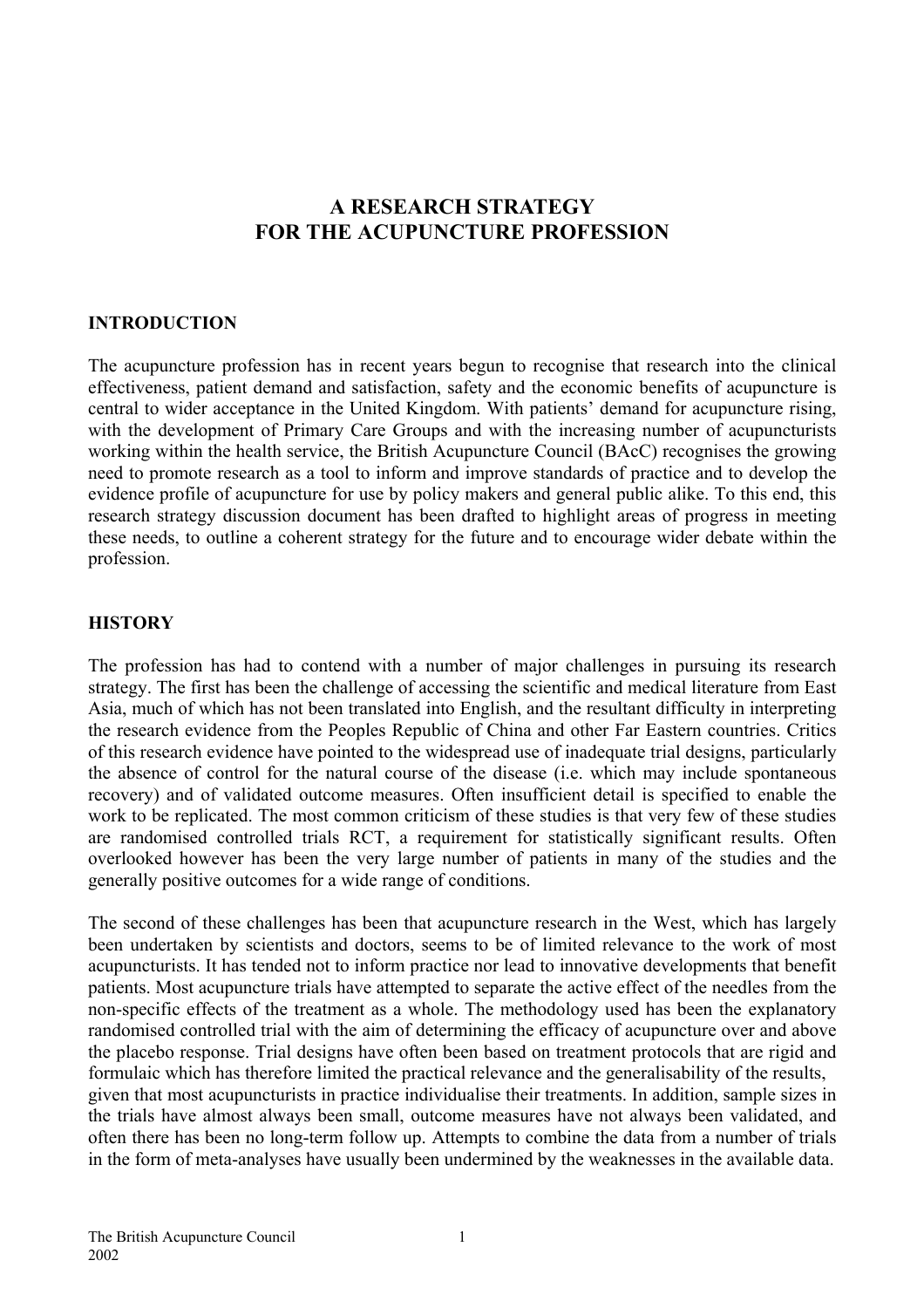The third of these challenges has to do with the marginalisation of acupuncturists because they predominantly work outside the state sector. Since acupuncturists have not been in the mainstream of scientific research, and specifically the institutions such as universities that support academic research, they have been marginalised in terms of access to funding from the Medical Research Council and the National Health Service. Another primary source of funding in medical research lies in the pharmaceutical companies and it is clearly not in the interests of such companies to fund research into alternatives to drug treatment. The resultant lack of access to funding has created a vicious circle reinforcing the difficulties of getting research off the ground. There are signs, however, that this climate is changing, and as we will discuss below, there is now one significant initiative in acupuncture research that has gained mainstream funding.

The fourth of these challenges for the acupuncture profession has been the lack of research awareness among its practitioners. Many acupuncturists have come to the profession with strong feelings that a techno-rationalist approach to health care has its limitations. Some acupuncturists are even hostile to science *per se*. The colleges that have trained acupuncturists have not until recently had research awareness as part of their curricula. There is, therefore, a challenge within the profession to articulate what role research could have in extending both personal and professional standards, in better meeting the needs of patients and in developing a coherent agenda for acupuncture research that meets the requirements of a maturing profession.

Faced with these challenges, the BAcC and its precursor body, the Council for Acupuncture (CfA), invested its limited funding in the provision of a research centre providing database information and support through the Acupuncture Research Resource Centre (ARRC), currently based at the Faculty of Health and Human Sciences at Thames Valley University, and in supporting the work of other small trusts and foundations established by members of the profession to pursue research into acupuncture, including the Foundation for Traditional Chinese Medicine in York and the Oriental Medicine Research Trust in Reading. It has also maintained close liaison with other research bodies in the field, such as the Research Council for Complementary Medicine and the Foundation for Integrated Medicine, and established contact with the formal research bodies such as the Medical Research Council and the departments of several universities.

Within its own field the BAcC has also been the primary funder of the British Acupuncture Accreditation Board (BAAB), an independent body established to accredit the increasing number of acupuncture schools and colleges within the UK, and through this encouraged research-mindedness among new entrants to the profession.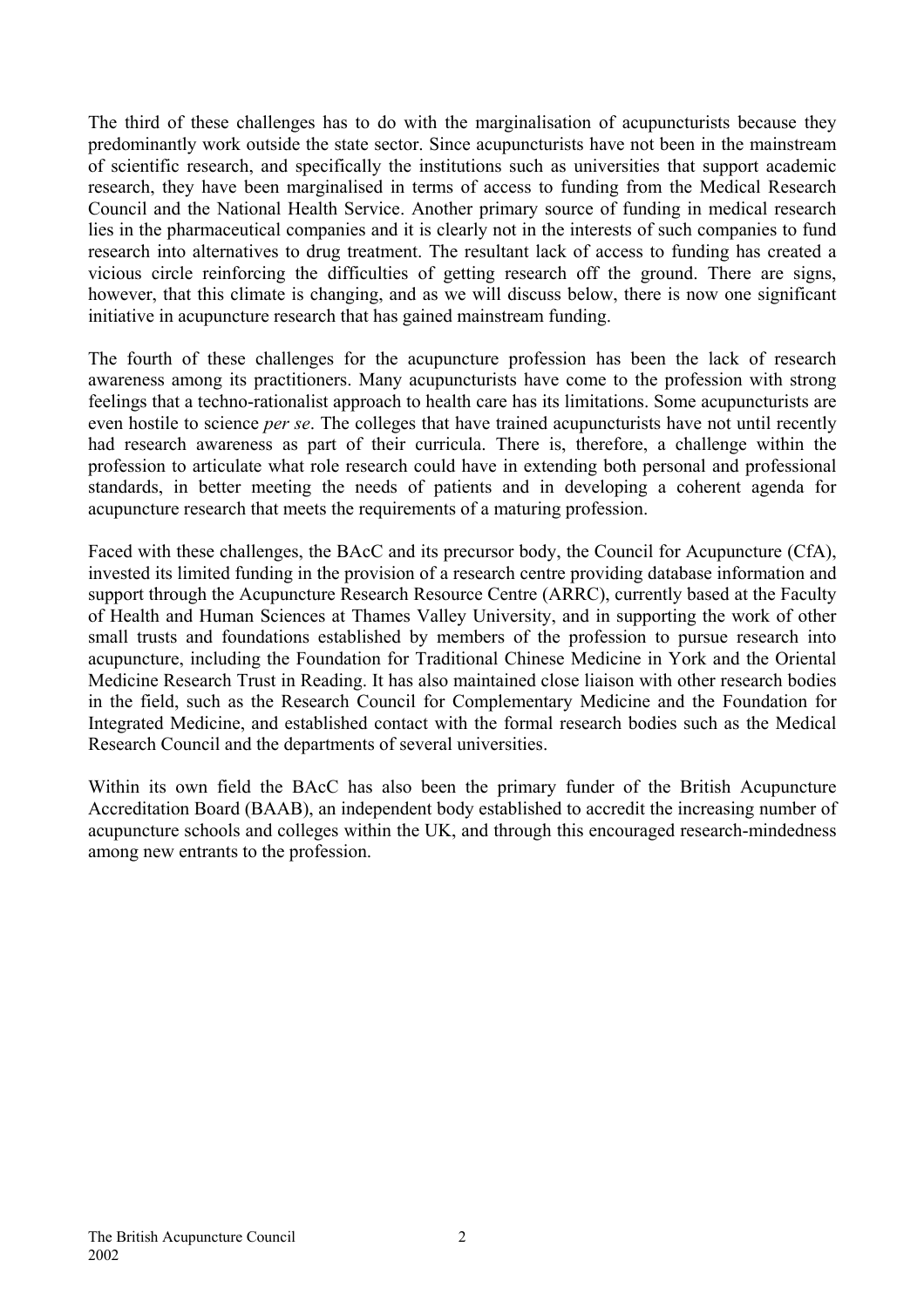# **CURRENT RESEARCH PRIORITIES AND DEVELOPMENTS**

The BAcC's current research priorities have included the following five main strands all of which aim to inform and improve the standards of practice of acupuncturists working in the UK. These are:

**1) To encourage research-mindedness among the members of the acupuncture profession and to provide support and guidance on research matters both for the profession and for the general public.**

The activities in this area include:

- a) Adoption by the British Acupuncture Accreditation Board (BAAB) of a requirement for research-mindedness in the curricula of acupuncture schools and colleges
- b) Development of a research database, search facilities and information service through ARRC, who are now based at Thames Valley University
- c) Organisation of annual research symposia by ARRC in London
- d) Production by ARRC of a Research Directory detailing members of the profession directly or indirectly involved in research.

# **2) To develop the evidence base for acupuncture through promoting research into the clinical effectiveness of acupuncture.**

The British Acupuncture Council recognises that developing the evidence profile for acupuncture is a research priority. However there are two well-established approaches to clinical evaluation, both of which involve randomised controlled trials. First there is the explanatory trial that is used to determine the efficacy of acupuncture (i.e. if there is an acupuncture effect over and above the placebo) in conditions as near as possible to a laboratory environment. Second there is the pragmatic trial that is used to determine the clinical effectiveness of acupuncture in conditions as near as possible to everyday clinical practice. While both types of research are important, the British Acupuncture Council has a strong interest in ensuring that the research is relevant to normal practice so that the results can influence decision-making on the wider availability of acupuncture.

An example of a pragmatic trial is the York Back Pain Trial that commenced in 1999 and is being undertaken by the Foundation for Traditional Chinese Medicine at York in collaboration with Sheffield University's Medical Care Research Unit. They have been granted £184,000 through the R&D Health Technology Assessment Programme of the NHS. As a pragmatic randomised controlled trial, the clinical benefits to patients receiving acupuncture will be compared with patients in the control group under normal GP management. Based on a range of outcome measures assessed at 3 months and at 12 months, this trial will evaluate the effectiveness of acupuncture for chronic low back pain when delivered under optimal clinical conditions. The trial will also explore patient choice, cost effectiveness, safety, the patient's experience of acupuncture, and the variations in treatment strategies and outcomes for the different back pain syndromes of traditional Chinese medicine.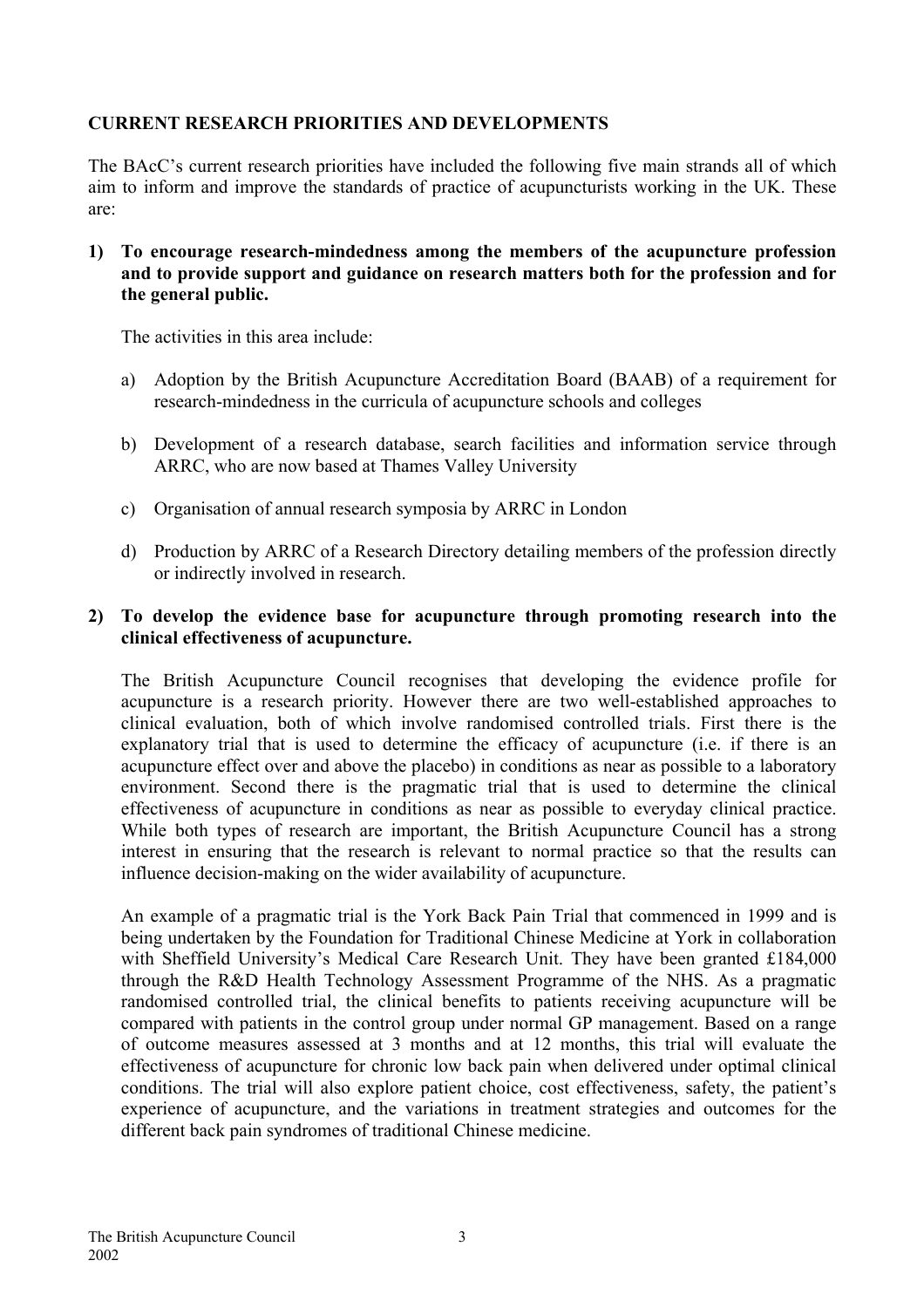# **3) To develop innovative research models, both quantitative and qualitative, which reflect better the interactive and dynamic elements of traditional acupuncture and the patientcentred nature of the therapeutic relationship.**

Research can be designed to meet the needs of an external audience, where the profession may want to demonstrate effectiveness, cost savings and safety. However, many practitioners are interested in how research can improve (rather than prove) practice, and here the audience is internal to the profession. Innovative research is needed for both external and internal research, bringing both quantitative and qualitative approaches together in a way that can add depth to our understanding of acupuncture. Social research methods are an important resource and in this context several years ago the Council for Acupuncture, the forerunner of the BAcC, spent many months working with the British Holistic Medical Association on a social science orientated model of evaluation of patients' experience. There has been much discussion at the annual symposia of how best to utilise appropriate methodologies, particularly from social sciences, and how to bring in a stronger emphasis on qualitative research in order to better understand the very qualities of the acupuncture experience that have led to the dramatic increase in demand for treatment. These qualities include the value that patients put on the therapeutic relationship, the insights from Chinese medicine that are often acknowledged to be of value by patients, and the deeper and subtler changes in attitude, in behaviour and in relationship to self that can result from treatment.

#### **4) To develop audit and outcome protocols that assess the range of acupuncture practice in the UK and the success of acupuncture treatment in clinical practice.**

There have been many research-oriented audit and outcome studies carried out by BAcC members over the years. The aim of the audit cycle is to explore and improve an aspect of clinical practice through implementing change and evaluating the benefits. Outcome studies have been utilised to evaluate health gain, whether subjective or objective, resulting from acupuncture. These studies have enhanced our understanding of prognosis and patient benefits, including variability of response between patients.

With the goal of researching outcomes across the acupuncture profession more systematically, the BAcC is funding a pilot phase of the Dao-base Project in order to establish a national database of patient profiles and outcomes. The project is being co-ordinated by the Oriental Medicine Research Trust in Reading. The pilot phase will involve a relatively small patient sample while the full study will take in the whole membership of the British Acupuncture Council. This will be the first large-scale attempt in the UK to identify who is receiving acupuncture, which conditions are being treated and what outcomes are the result. Once the pilot phase is completed, the intention is for the full study to be undertaken in collaboration with a university based research group. The OMRT proposal, which draws on the published work of the FTCM, assesses patient outcomes utilising a general health status questionnaire (the SF-36) and other measures.

# **5) To assess the safety and risks of acupuncture through a nation-wide survey of all practitioners in order to both learn from current practice as well as provide better evidence on risk.**

After several rounds of discussion with the British Medical Acupuncture Society (BMAS) and the Acupuncture Association of Chartered Physiotherapists (AACP) on plans to jointly undertake a survey of adverse events, the BAcC decided to fund its own survey. Through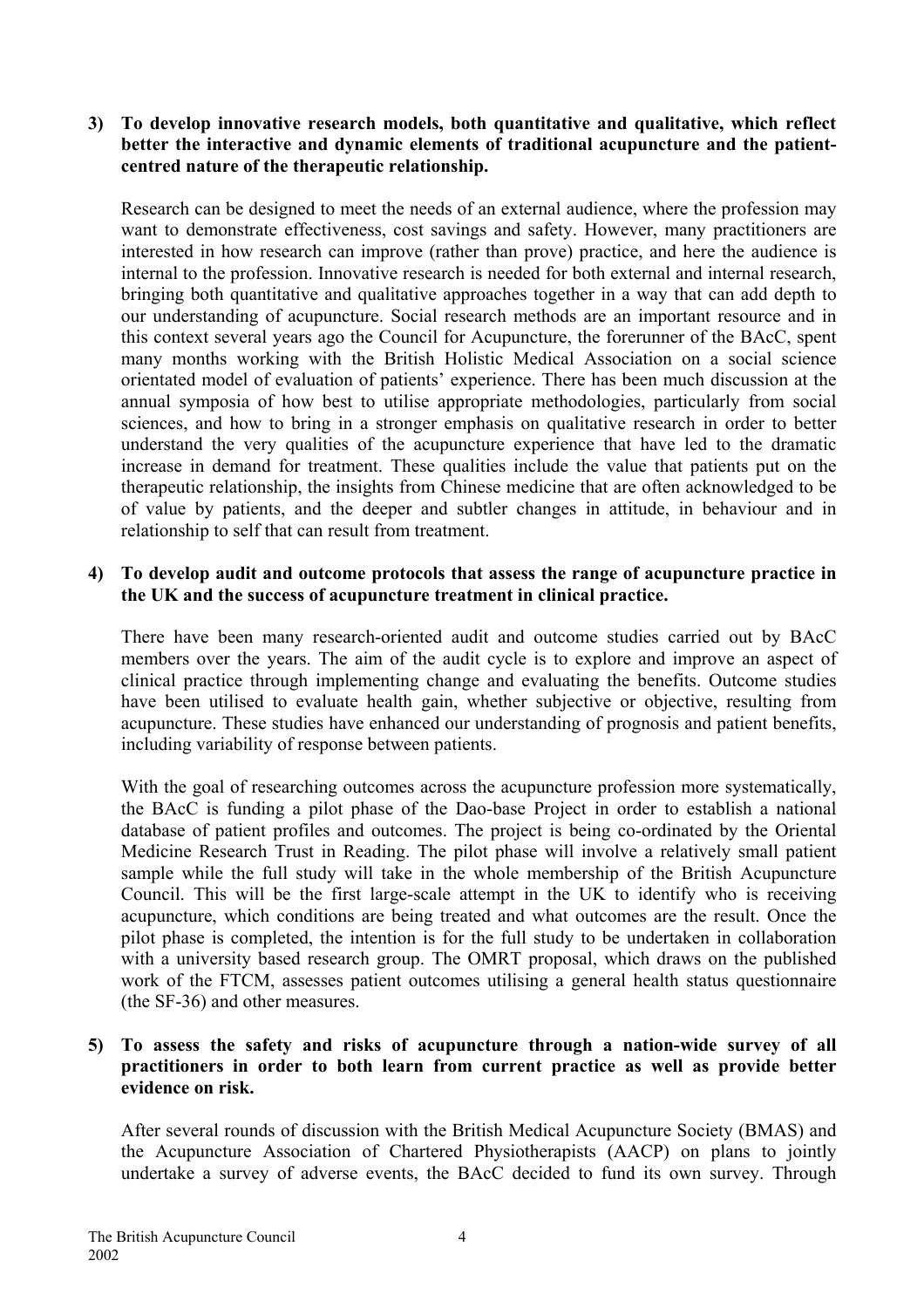collecting data from the effects of 30,000 treatments, an estimate will be made of the frequency and severity of adverse reactions. This will take into account the nature of the acupuncture treatment itself, which can also result in short-term 'healing crises' and other positive posttreatment effects. The study is being conducted and co-ordinated by the Foundation for Traditional Chinese Medicine in York, and will involve practitioners from the BAcC monitoring their work with patients over a specific time period.

In addition to these five major aims, the BAcC committed itself to two pragmatic policies that reflect the piecemeal nature of the development of research into complementary medicine in the UK:

- To promote liaison between the various research bodies which have developed independently to meet the perceived needs of the profession
- To act as a forum and broker for research initiatives in acupuncture in the UK.

# **CLOSELY ALIGNED ACUPUNCTURE RESEARCH ORGANISATIONS**

The BAcC has not itself undertaken any of its own research projects. In the medium to long-term the BAcC could plan to employ a Research Officer whose role would be to implement some of the design and development work involved in protocols and project management. In the short term, however, the BAcC has looked to three closely aligned research organisations to act as providers in the delivery of its priorities. These are:

# **1) Acupuncture Research Resource Centre (ARRC)**

This is an information and support service based in the Faculty of Health and Human Sciences at Thames Valley University in Ealing. Through building an in-house database on research publications, known as ARRCbase, this centre provides information and support for the general public and many others including acupuncturists, doctors, and the media. ARRC also has a proactive role of interpreting research through publishing briefing papers on a range of topics and through challenging poor research in a scholarly and rigorous manner. ARRC is an important contact point for the media when researching the evidence on acupuncture, and as a result can help to shape and influence public opinion. In addition, ARRC provides direct support for practitioners involved in research by publishing a directory of researchers, by offering training sessions on research skills, by articulating appropriate methodologies and by outlining directions for future research. And finally, ARRC organises an annual acupuncture research symposium in London that is an important forum for debate and discussion within the profession. The BAcC is ARRC's sole funder.

# **2) Foundation for Traditional Chinese Medicine (FTCM)**

This is an acupuncture research organisation, registered as a charity, and based in York that aims to promote the role of acupuncture within the UK national healthcare system and to develop and improve the practice of traditional Chinese medicine. The Foundation has been active in the field of acupuncture research since 1992 with over thirty scientific and academic papers having been published in that time. Currently the Foundation is working on several research projects, including the York Back Pain Trial and the Adverse Events Survey, both of which are mentioned above, and also a study exploring a role for acupuncture for women with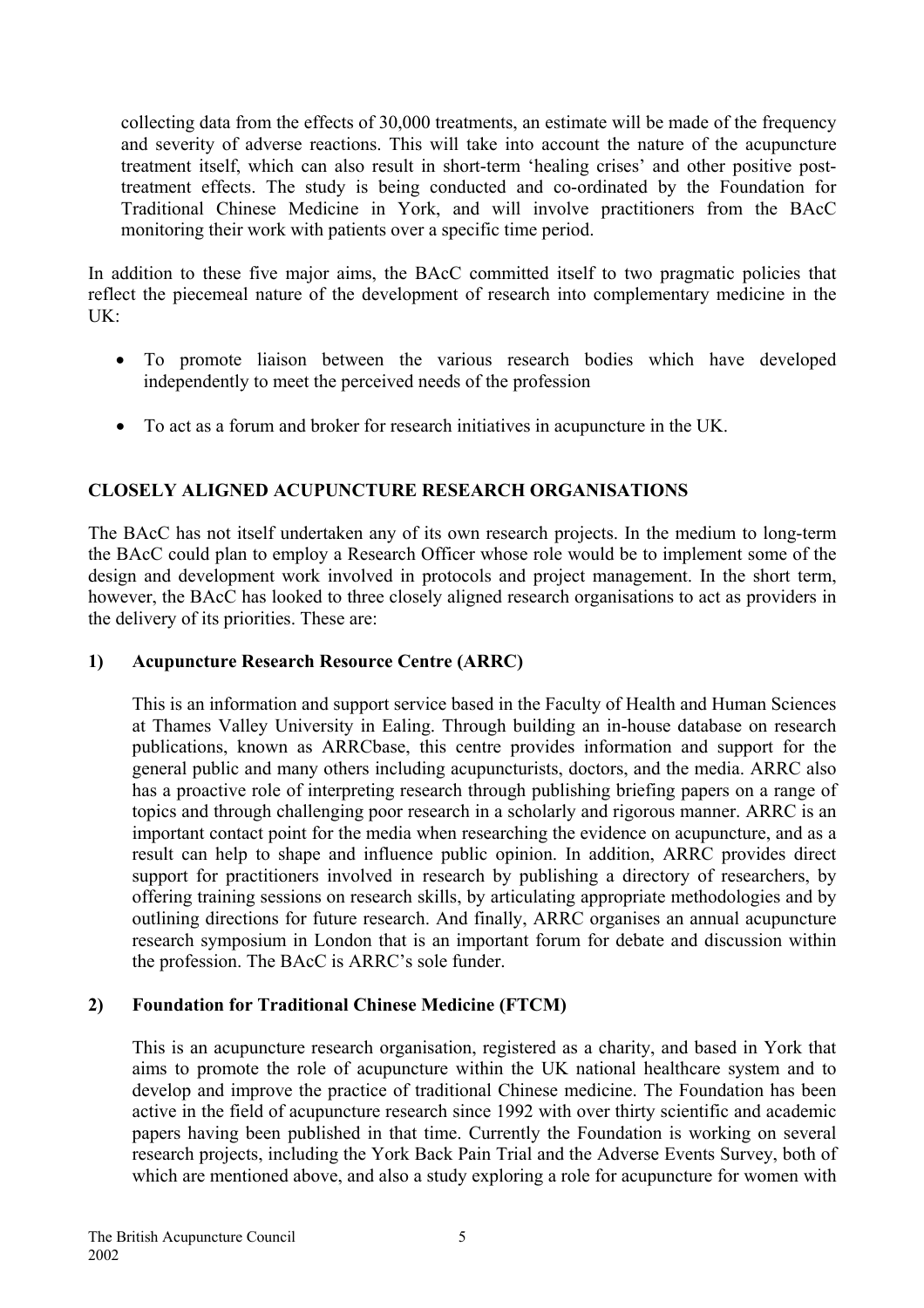menstrual disorders, a project being undertaken in collaboration with the Department of Health Sciences at York University. The Foundation also organises regular conferences. The FTCM is independent of the BAcC, but its Research Director, Hugh MacPherson, is a member of the BAcC Executive. ARRC was initially a joint BAcC/FTCM venture.

# **3) Oriental Medicine Research Trust (OMRT)**

The OMRT is a research organisation based in Reading whose main aims are to initiate and fund research projects, develop appropriate research methodologies, increase the involvement of practitioners and other health professionals in research, and disseminate the results of research into Oriental medicine. Its main research activity at present is the Dao-base Project discussed above. As a registered charity, OMRT is independent of the BAcC, but most of its trustees and advisors are BAcC members.

# **PROPOSALS FOR A BAcC RESEARCH STRATEGY**

Given the history of research both within and outside the acupuncture profession, a number of proposals have emerged as consistent with what has worked well in the past and in accord with the emergent reality that research will be one of the key issues facing the profession in the next decade. The stage has been set, therefore, for drawing together the various strands of the BAcC's involvement in research into a coherent and achievable strategy. These proposals have been brought together here to stimulate debate, encourage wider discussion and help the BAcC move towards a relevant and robust strategy on research. These proposals for a research strategy are:

## **1) Encouraging research-mindedness**

The BAcC has already been proactive in this area for many years, and so the work of developing research-mindedness among practitioners will necessarily build on past activities. The following three strands to this work will be maintained, extended and developed:

- a) Funding the work of ARRC which supports acupuncturists in developing research awareness, provides a search service, commissions and disseminates briefing papers within and outside the profession, organises annual research conferences and runs training seminars in research methods
- b) Funding the BAAB and supporting its work with acupuncture schools and colleges in developing curricula that emphasise research awareness
- c) Developing a framework for Continuing Professional Development (CPD) which encourages members to use practitioner-based research activities, such as audit and reflective practice, to improve the quality and skill of their professional work.

# **2) Developing research priorities for the profession**

The BAcC's role of setting strategy for the profession will include a more detailed assessment of research priorities. While these priorities have yet to be firmly established, the following have been identified as of considerable value:

• exploring the patient perspective, what patients value about acupuncture, how patient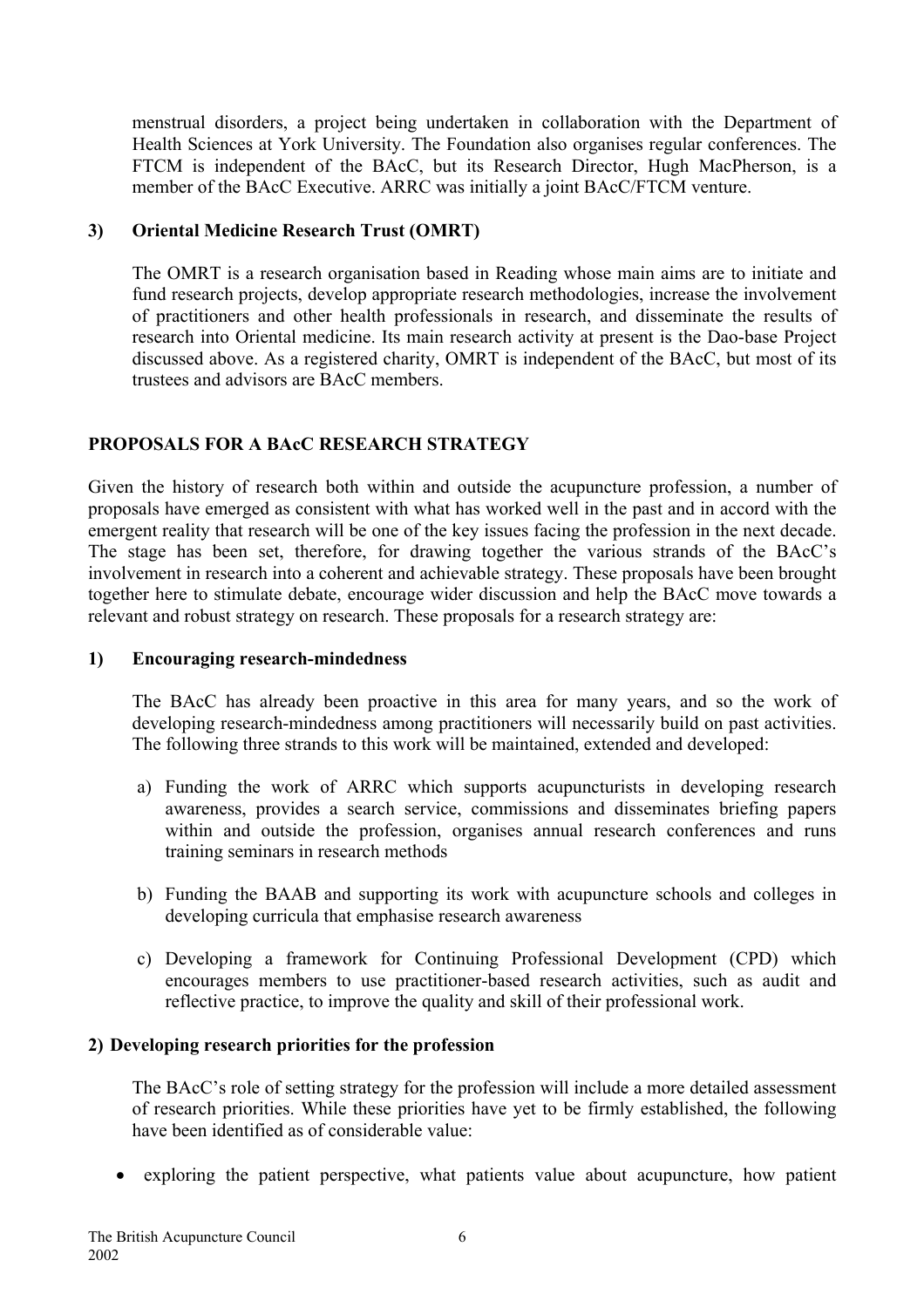satisfaction could be improved, and what barriers there are to use of acupuncture

- investigating acupuncture on its own terms through basic science projects, most likely where there are active collaborations with institutions that have access to the appropriate resources
- identifying research methodologies that are congruent with the patient-centred and holistic dimensions of the work of acupuncturists, where possible drawing on existing qualitative research models, on single case study methods, and on various cohort and RCT research designs
- determining the effectiveness, the cost-effectiveness and the safety of acupuncture treatment in normal clinical practice
- developing the reliability and validity of clinical decision-making processes, including pulse and tongue diagnosis and the interpretation of patterns of disharmony
- translating, collating, interpreting and disseminating high-quality research from East Asia.

The BAcC will identify appropriate areas for commissioning research starting with smallscale projects and feasibility studies. The BAcC supports the publication of research studies, whether the outcome for acupuncture is positive or not, the wider dissemination of the results of these studies, and the development of clinical guidelines where appropriate.

# **3) Liaison with existing closely aligned research organisations**

Given the existence of closely aligned research organisations, currently ARRC, FTCM and OMRT, and that these organisations are already working well with the BAcC, the "arm's length" relationships with these bodies, and others when they are established, will be retained. Although each provider has its own specific goals, the BAcC will have a facilitating role in bringing these organisations together and in ensuring liaison, mutual support and synergy between them. At some point the BAcC may propose that it has a stronger interlinking and co-ordinating role in order to enhance the infrastructure and the overall research effort of the profession.

# **4) Building links, developing collaborations**

The BAcC will build stronger links with the research organisations and universities departments that have a particular interest in acupuncture research as well as maintaining and extending the acupuncture profession's research links with individual scientists, academics and doctors. These relationships will be encouraged to develop naturally around shared interests, through collaborations on research projects and through jointly organising conferences, study days and workshops. The BAcC will aim to be well represented in the research forums that promote greater liaison between the practitioners of the orthodox and complementary health care systems.

#### **5) Fund-raising for acupuncture research**

The BAcC will have a pro-active role in arguing for increases in the current low level of funding for acupuncture research. Key institutions will be targeted, including the Department of Health, the Medical Research Council and the large medical charities with a view to